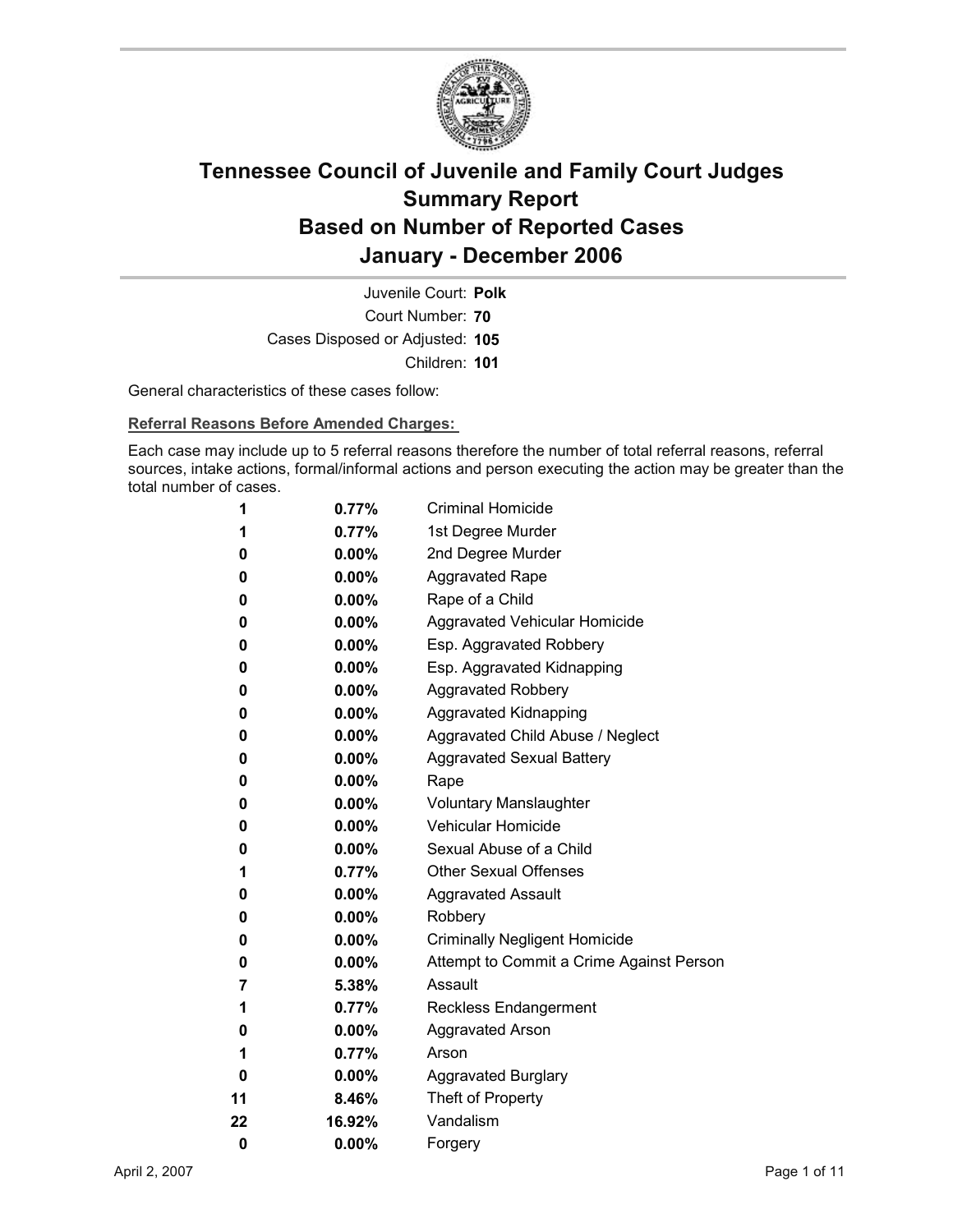

Court Number: **70** Juvenile Court: **Polk** Cases Disposed or Adjusted: **105** Children: **101**

### **Referral Reasons Before Amended Charges:**

Each case may include up to 5 referral reasons therefore the number of total referral reasons, referral sources, intake actions, formal/informal actions and person executing the action may be greater than the total number of cases.

| 0 | 0.00%    | <b>Worthless Checks</b>                                     |
|---|----------|-------------------------------------------------------------|
| 1 | 0.77%    | Illegal Possession / Fraudulent Use of Credit / Debit Cards |
| 1 | 0.77%    | <b>Burglary</b>                                             |
| 3 | 2.31%    | Unauthorized Use of a Vehicle                               |
| 0 | $0.00\%$ | <b>Cruelty to Animals</b>                                   |
| 3 | 2.31%    | Sale of Controlled Substances                               |
| 2 | 1.54%    | <b>Other Drug Offenses</b>                                  |
| 3 | 2.31%    | Possession of Controlled Substances                         |
| 0 | $0.00\%$ | <b>Criminal Attempt</b>                                     |
| 0 | $0.00\%$ | Carrying Weapons on School Property                         |
| 0 | $0.00\%$ | Unlawful Carrying / Possession of a Weapon                  |
| 0 | $0.00\%$ | <b>Evading Arrest</b>                                       |
| 0 | $0.00\%$ | <b>Escape</b>                                               |
| 0 | $0.00\%$ | Driving Under Influence (DUI)                               |
| 3 | 2.31%    | Possession / Consumption of Alcohol                         |
| 1 | 0.77%    | Resisting Stop, Frisk, Halt, Arrest or Search               |
| 0 | $0.00\%$ | <b>Aggravated Criminal Trespass</b>                         |
| 0 | $0.00\%$ | Harassment                                                  |
| 0 | $0.00\%$ | Failure to Appear                                           |
| 0 | $0.00\%$ | Filing a False Police Report                                |
| 0 | $0.00\%$ | Criminal Impersonation                                      |
| 9 | 6.92%    | <b>Disorderly Conduct</b>                                   |
| 6 | 4.62%    | <b>Criminal Trespass</b>                                    |
| 1 | 0.77%    | Public Intoxication                                         |
| 0 | $0.00\%$ | Gambling                                                    |
| 0 | $0.00\%$ | <b>Traffic</b>                                              |
| 0 | $0.00\%$ | <b>Local Ordinances</b>                                     |
| 0 | $0.00\%$ | Violation of Wildlife Regulations                           |
| 0 | $0.00\%$ | Contempt of Court                                           |
| 0 | 0.00%    | <b>Violation of Probation</b>                               |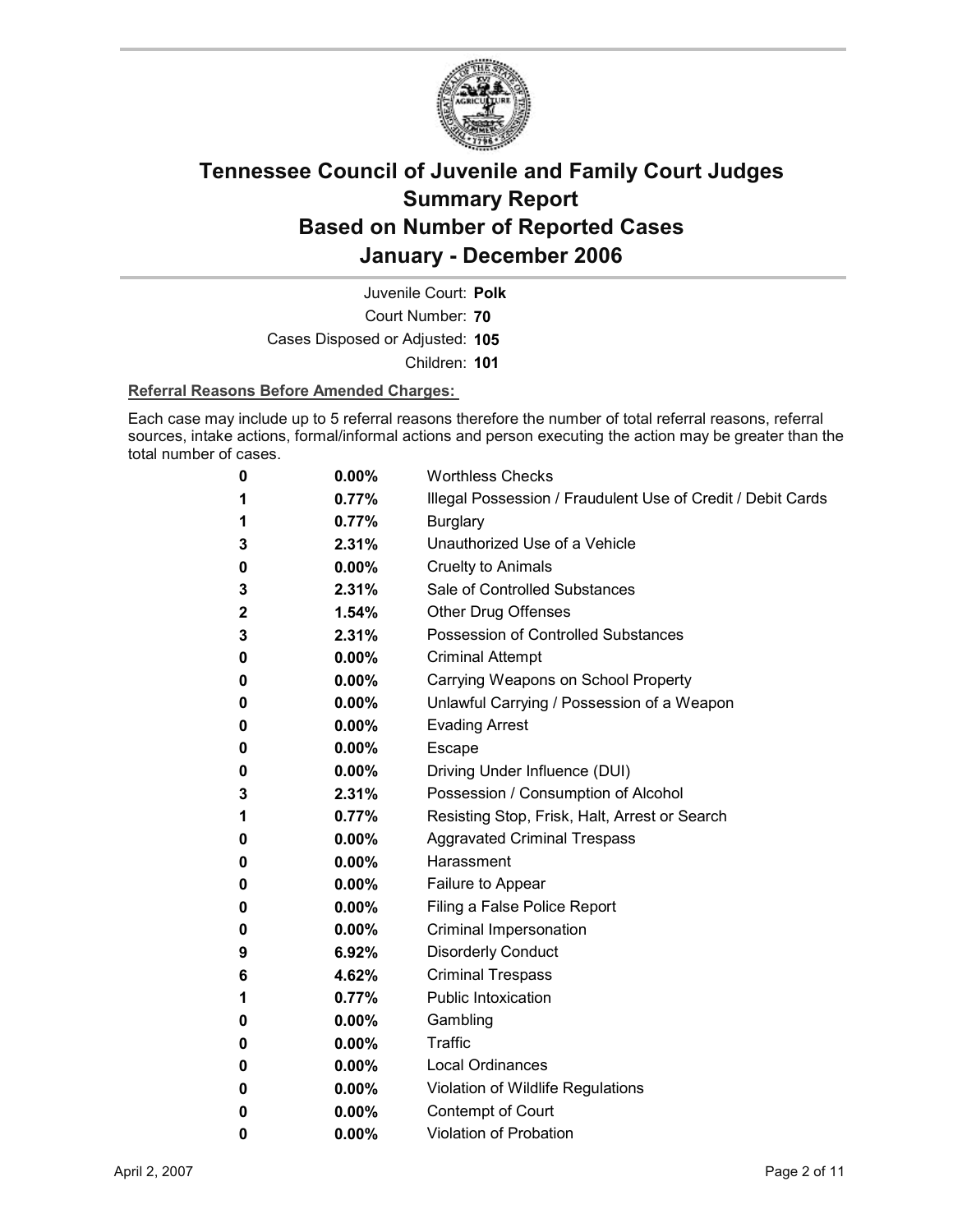

Court Number: **70** Juvenile Court: **Polk** Cases Disposed or Adjusted: **105** Children: **101**

### **Referral Reasons Before Amended Charges:**

Each case may include up to 5 referral reasons therefore the number of total referral reasons, referral sources, intake actions, formal/informal actions and person executing the action may be greater than the total number of cases.

| 130          | 100.00%         | <b>Total Referrals</b>                |
|--------------|-----------------|---------------------------------------|
| 0            | 0.00%           | Other                                 |
| 0            | 0.00%           | <b>Consent to Marry</b>               |
| 0            | 0.00%           | <b>Request for Medical Treatment</b>  |
| 0            | 0.00%           | <b>Child Support</b>                  |
| 0            | 0.00%           | Paternity / Legitimation              |
| 0            | 0.00%           | Visitation                            |
| 11           | 8.46%           | Custody                               |
| 0            | 0.00%           | <b>Foster Care Review</b>             |
| 0            | 0.00%           | <b>Administrative Review</b>          |
| 0            | $0.00\%$        | <b>Judicial Review</b>                |
| 0            | 0.00%           | Violation of Informal Adjustment      |
| 0            | 0.00%           | Violation of Pretrial Diversion       |
| 0            | 0.00%           | <b>Termination of Parental Rights</b> |
| 0            | 0.00%           | Dependency / Neglect                  |
| 0            | 0.00%           | <b>Physically Abused Child</b>        |
| 0            | 0.00%           | Sexually Abused Child                 |
| 0            | 0.00%           | Violation of Curfew                   |
| 0            | 0.00%           | Violation of a Valid Court Order      |
| 7            | 5.38%           | Possession of Tobacco Products        |
| 0            | 0.00%           | Out-of-State Runaway                  |
| $\mathbf{2}$ | 1.54%           | Truancy<br>In-State Runaway           |
| 25<br>7      | 19.23%<br>5.38% | <b>Unruly Behavior</b>                |
| 0            |                 |                                       |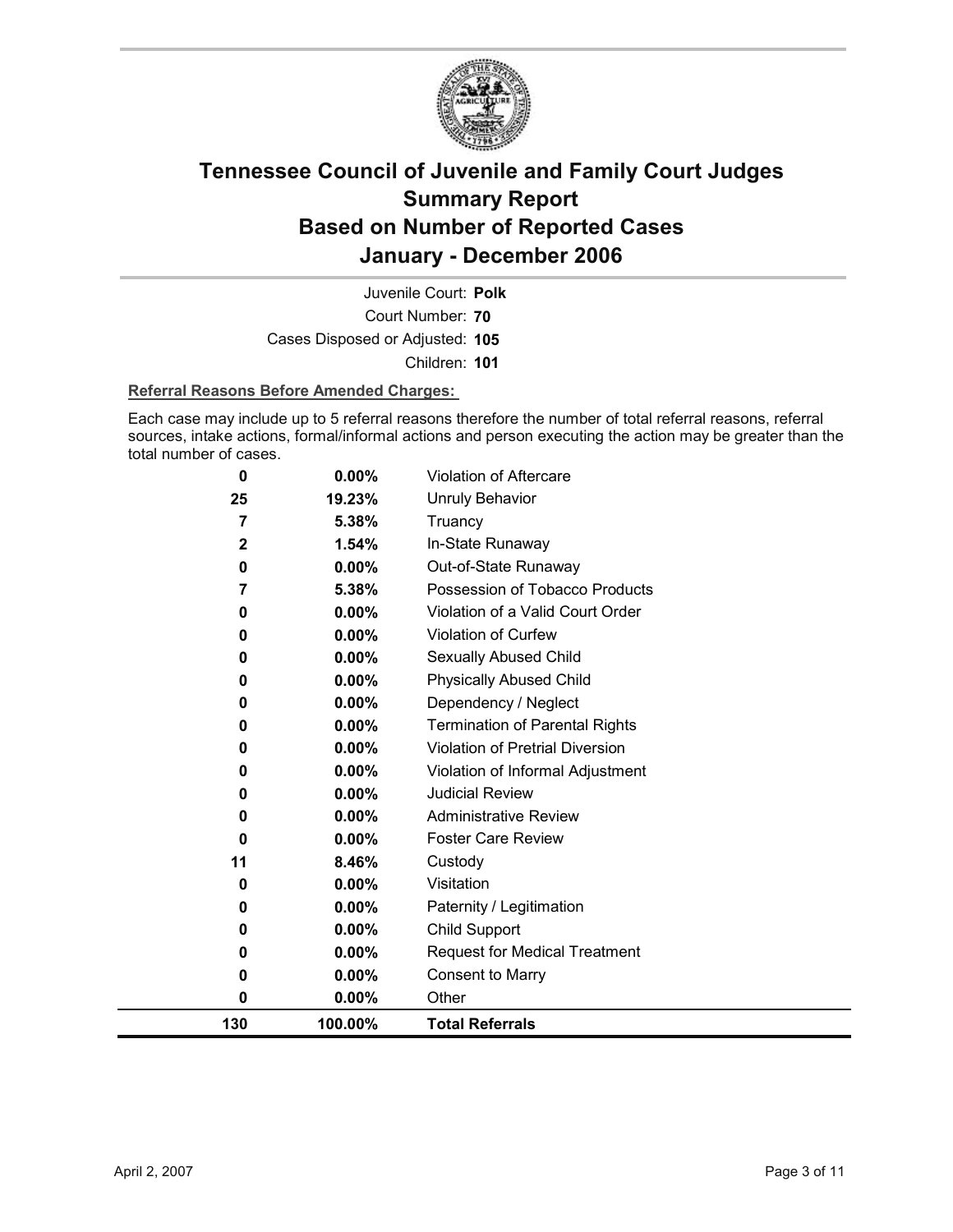

|                            |                                 | Juvenile Court: Polk              |
|----------------------------|---------------------------------|-----------------------------------|
|                            |                                 | Court Number: 70                  |
|                            | Cases Disposed or Adjusted: 105 |                                   |
|                            |                                 | Children: 101                     |
| <b>Referral Sources: 1</b> |                                 |                                   |
| 66                         | 50.77%                          | Law Enforcement                   |
| $\mathbf 2$                | 1.54%                           | Parents                           |
| 9                          | 6.92%                           | Relatives                         |
| 0                          | $0.00\%$                        | Self                              |
| 49                         | 37.69%                          | School                            |
| 1                          | 0.77%                           | <b>CSA</b>                        |
| $\mathbf 2$                | 1.54%                           | <b>DCS</b>                        |
| 0                          | 0.00%                           | <b>Other State Department</b>     |
| 0                          | 0.00%                           | <b>District Attorney's Office</b> |
| 0                          | 0.00%                           | <b>Court Staff</b>                |
| 0                          | 0.00%                           | Social Agency                     |
| 0                          | 0.00%                           | <b>Other Court</b>                |
| 1                          | 0.77%                           | Victim                            |
| 0                          | 0.00%                           | Child & Parent                    |
| 0                          | 0.00%                           | Hospital                          |
| 0                          | 0.00%                           | Unknown                           |
| 0                          | 0.00%                           | Other                             |
| 130                        | 100.00%                         | <b>Total Referral Sources</b>     |

### **Age of Child at Referral: 2**

| 101 | 100.00%  | <b>Total Child Count</b> |
|-----|----------|--------------------------|
| 0   | $0.00\%$ | Unknown / Not Reported   |
| 1   | 0.99%    | Ages 19 and Over         |
| 23  | 22.77%   | Ages 17 through 18       |
| 27  | 26.73%   | Ages 15 through 16       |
| 28  | 27.72%   | Ages 13 through 14       |
| 10  | $9.90\%$ | Ages 11 through 12       |
| 12  | 11.88%   | Ages 10 and Under        |
|     |          |                          |

<sup>1</sup> If different than number of Referral Reasons (130), verify accuracy of your court's data.

<sup>2</sup> One child could be counted in multiple categories, verify accuracy of your court's data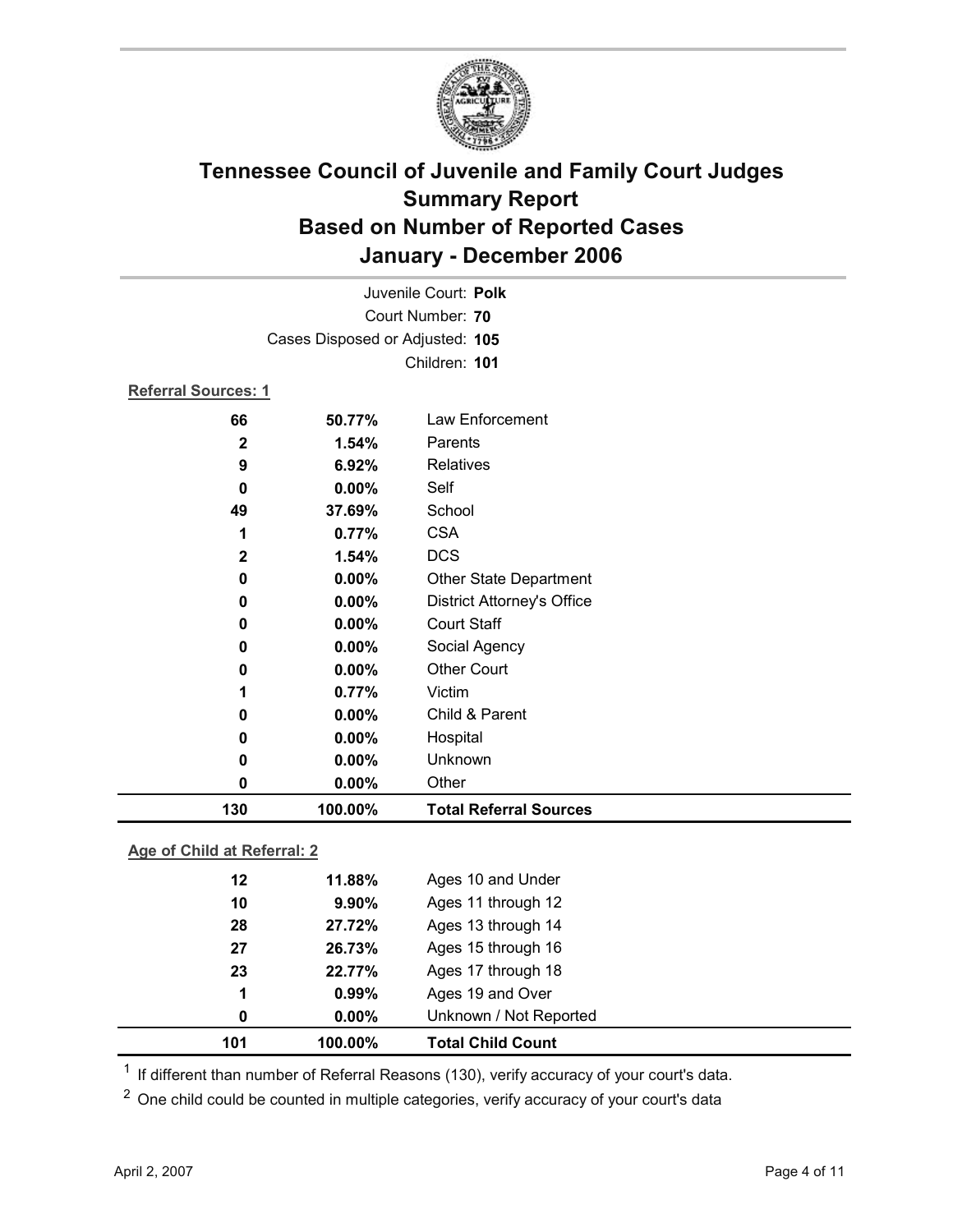

|                                         | Juvenile Court: Polk            |                          |  |
|-----------------------------------------|---------------------------------|--------------------------|--|
|                                         | Court Number: 70                |                          |  |
|                                         | Cases Disposed or Adjusted: 105 |                          |  |
|                                         |                                 | Children: 101            |  |
| Sex of Child: 1                         |                                 |                          |  |
| 80                                      | 79.21%                          | Male                     |  |
| 21                                      | 20.79%                          | Female                   |  |
| $\mathbf 0$                             | 0.00%                           | Unknown                  |  |
| 101                                     | 100.00%                         | <b>Total Child Count</b> |  |
| Race of Child: 1                        |                                 |                          |  |
| 99                                      | 98.02%                          | White                    |  |
| $\mathbf{2}$                            | 1.98%                           | African American         |  |
| $\pmb{0}$                               | 0.00%                           | <b>Native American</b>   |  |
| 0                                       | 0.00%                           | Asian                    |  |
| 0                                       | 0.00%                           | Mixed                    |  |
| $\mathbf 0$                             | 0.00%                           | Unknown                  |  |
| 101                                     | 100.00%                         | <b>Total Child Count</b> |  |
| <b>Hispanic Origin: 1</b>               |                                 |                          |  |
|                                         |                                 |                          |  |
| $\mathbf 0$                             | 0.00%                           | Yes<br><b>No</b>         |  |
| 101<br>$\mathbf 0$                      | 100.00%<br>0.00%                | Unknown                  |  |
|                                         |                                 |                          |  |
| 101                                     | 100.00%                         | <b>Total Child Count</b> |  |
| <b>School Enrollment of Children: 1</b> |                                 |                          |  |
| 86                                      | 85.15%                          | Yes                      |  |
| 13                                      | 12.87%                          | No                       |  |
| $\mathbf{2}$                            | 1.98%                           | Unknown                  |  |
| 101                                     | 100.00%                         | <b>Total Child Count</b> |  |

 $1$  One child could be counted in multiple categories, verify accuracy of your court's data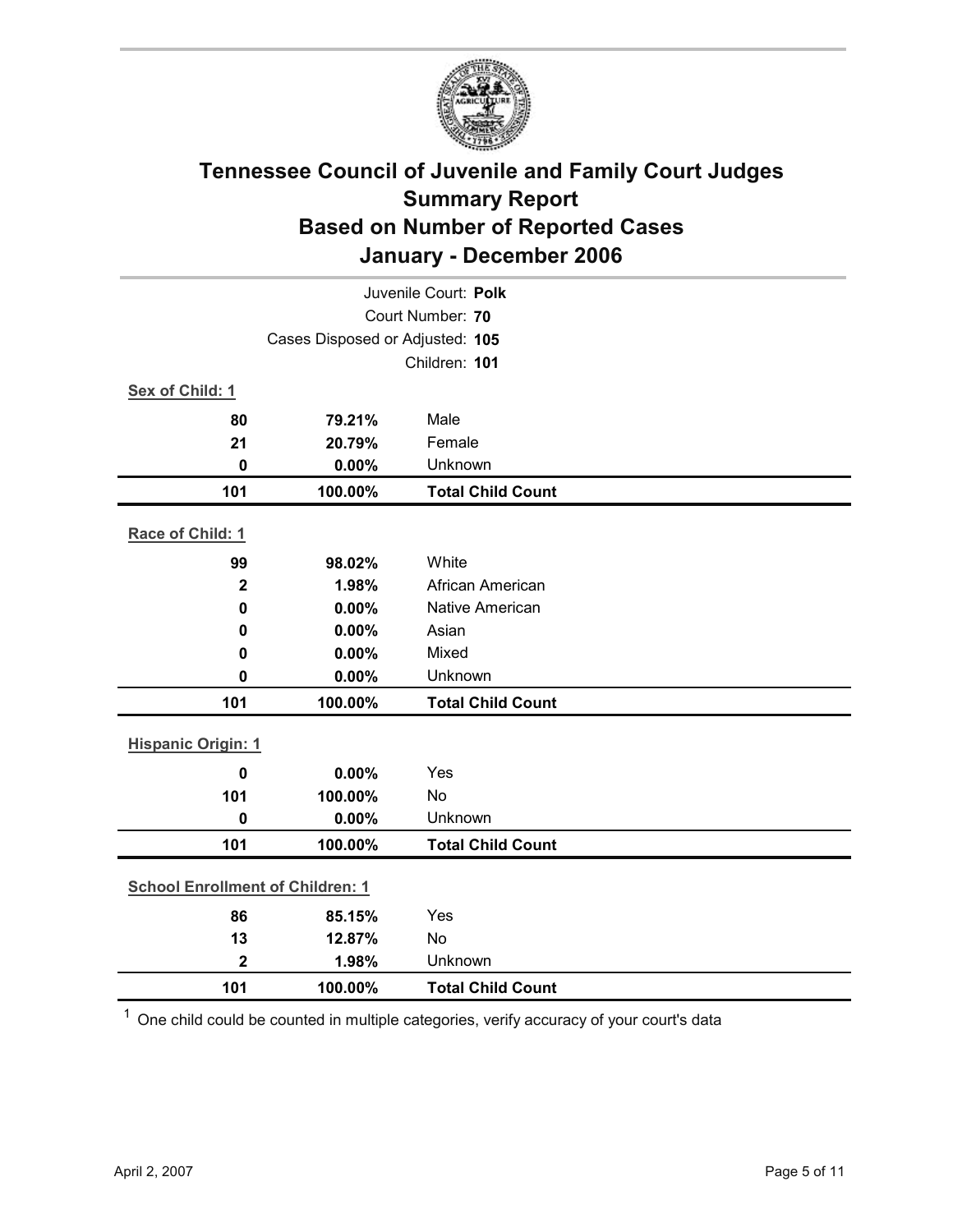

Court Number: **70** Juvenile Court: **Polk** Cases Disposed or Adjusted: **105** Children: **101**

**Living Arrangement of Child at Time of Referral: 1**

| 101 | 100.00%  | <b>Total Child Count</b>     |
|-----|----------|------------------------------|
| 3   | $2.97\%$ | Other                        |
| 1   | 0.99%    | <b>Unknown</b>               |
| 0   | $0.00\%$ | Independent                  |
| 0   | $0.00\%$ | In an Institution            |
| 0   | $0.00\%$ | In a Residential Center      |
| 0   | $0.00\%$ | In a Group Home              |
| 0   | $0.00\%$ | With Foster Family           |
| 0   | $0.00\%$ | <b>With Adoptive Parents</b> |
| 18  | 17.82%   | <b>With Relatives</b>        |
| 8   | 7.92%    | With Father                  |
| 32  | 31.68%   | <b>With Mother</b>           |
| 4   | $3.96\%$ | With Mother and Stepfather   |
| 1   | $0.99\%$ | With Father and Stepmother   |
| 34  | 33.66%   | With Both Biological Parents |
|     |          |                              |

### **Type of Detention: 2**

| 105 | 100.00%  | <b>Total Detention Count</b> |
|-----|----------|------------------------------|
| 0   | $0.00\%$ | Other                        |
| 104 | 99.05%   | Does Not Apply               |
| 0   | $0.00\%$ | <b>Unknown</b>               |
| 0   | $0.00\%$ | <b>Psychiatric Hospital</b>  |
| 0   | $0.00\%$ | Jail - No Separation         |
| 0   | $0.00\%$ | Jail - Partial Separation    |
| 0   | $0.00\%$ | Jail - Complete Separation   |
| 1   | 0.95%    | Juvenile Detention Facility  |
| 0   | $0.00\%$ | Non-Secure Placement         |
|     |          |                              |

 $<sup>1</sup>$  One child could be counted in multiple categories, verify accuracy of your court's data</sup>

 $2$  If different than number of Cases (105) verify accuracy of your court's data.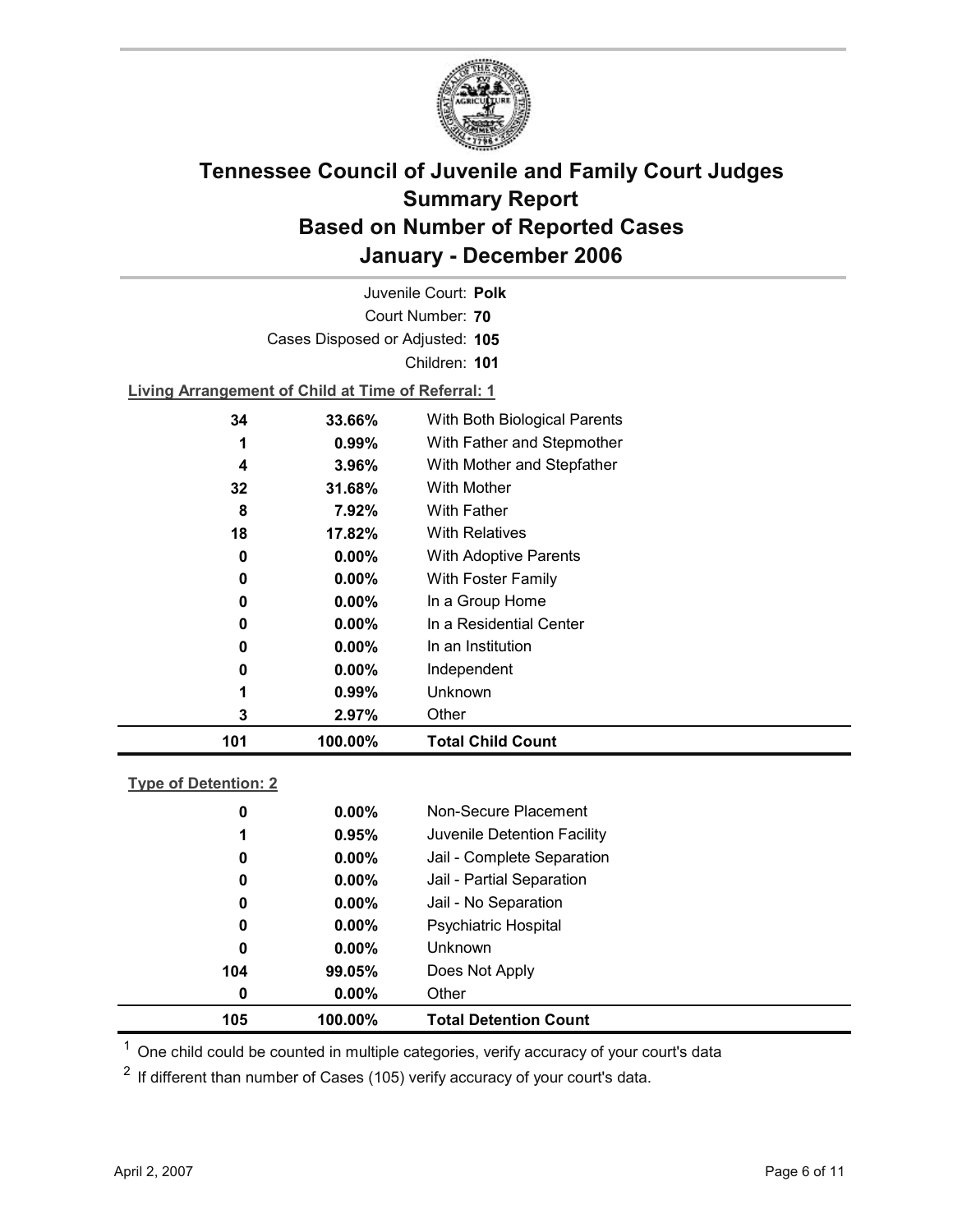

| Juvenile Court: Polk            |                                                    |                                            |  |  |  |
|---------------------------------|----------------------------------------------------|--------------------------------------------|--|--|--|
|                                 | Court Number: 70                                   |                                            |  |  |  |
| Cases Disposed or Adjusted: 105 |                                                    |                                            |  |  |  |
|                                 | Children: 101                                      |                                            |  |  |  |
|                                 | <b>Placement After Secure Detention Hearing: 1</b> |                                            |  |  |  |
| 0                               | 0.00%                                              | Returned to Prior Living Arrangement       |  |  |  |
| 1                               | 0.95%                                              | Juvenile Detention Facility                |  |  |  |
| 0                               | 0.00%                                              | Jail                                       |  |  |  |
| 0                               | 0.00%                                              | Shelter / Group Home                       |  |  |  |
| 0                               | $0.00\%$                                           | Foster Family Home                         |  |  |  |
| 0                               | 0.00%                                              | Psychiatric Hospital                       |  |  |  |
| 0                               | 0.00%                                              | Unknown / Not Reported                     |  |  |  |
| 104                             | 99.05%                                             | Does Not Apply                             |  |  |  |
| $\mathbf 0$                     | 0.00%                                              | Other                                      |  |  |  |
|                                 |                                                    |                                            |  |  |  |
| 105                             | 100.00%                                            | <b>Total Placement Count</b>               |  |  |  |
|                                 |                                                    |                                            |  |  |  |
| <b>Intake Actions: 2</b>        |                                                    |                                            |  |  |  |
| 83                              | 63.85%                                             | <b>Petition Filed</b>                      |  |  |  |
| 0                               | 0.00%                                              | <b>Motion Filed</b>                        |  |  |  |
| 47                              | 36.15%                                             | <b>Citation Processed</b>                  |  |  |  |
| 0                               | $0.00\%$                                           | Notification of Paternity Processed        |  |  |  |
| 0                               | 0.00%                                              | Scheduling of Judicial Review              |  |  |  |
| 0                               | $0.00\%$                                           | <b>Scheduling of Administrative Review</b> |  |  |  |
| 0                               | $0.00\%$                                           | Scheduling of Foster Care Review           |  |  |  |
| 0                               | $0.00\%$                                           | <b>Unknown</b>                             |  |  |  |
| 0                               | $0.00\%$                                           | Does Not Apply                             |  |  |  |
| 0<br>130                        | 0.00%<br>100.00%                                   | Other<br><b>Total Intake Count</b>         |  |  |  |

 $1$  If different than number of Cases (105) verify accuracy of your court's data.

 $2$  If different than number of Referral Reasons (130), verify accuracy of your court's data.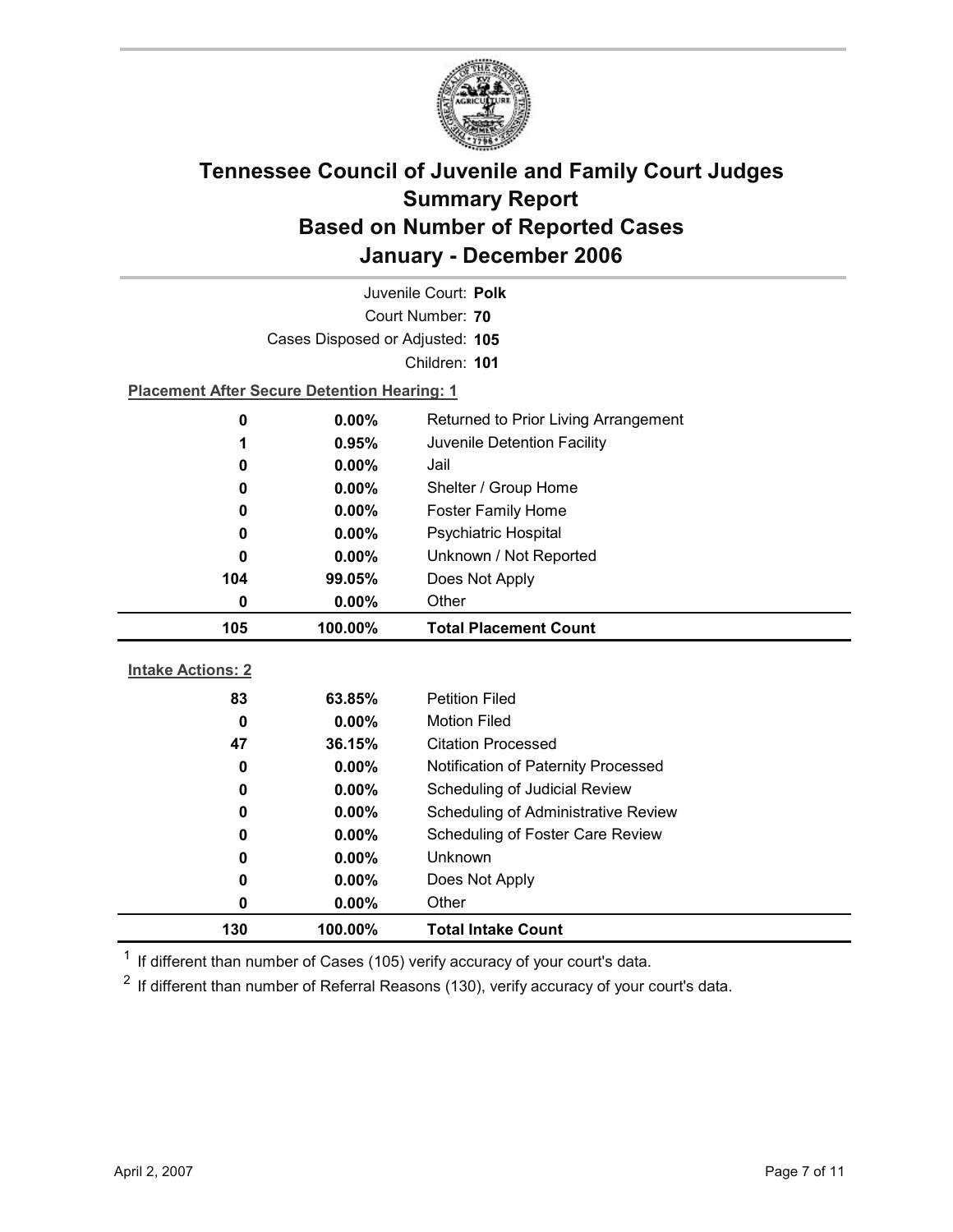

Court Number: **70** Juvenile Court: **Polk** Cases Disposed or Adjusted: **105** Children: **101**

### **Last Grade Completed by Child: 1**

| 8        | 7.92%                                   | Too Young for School         |  |
|----------|-----------------------------------------|------------------------------|--|
| 0        | 0.00%                                   | Preschool                    |  |
| 1        | 0.99%                                   | Kindergarten                 |  |
| 1        | 0.99%                                   | 1st Grade                    |  |
| 1        | 0.99%                                   | 2nd Grade                    |  |
| 2        | 1.98%                                   | 3rd Grade                    |  |
| 0        | 0.00%                                   | 4th Grade                    |  |
| 6        | 5.94%                                   | 5th Grade                    |  |
| 17       | 16.83%                                  | 6th Grade                    |  |
| 5        | 4.95%                                   | 7th Grade                    |  |
| 16       | 15.84%                                  | 8th Grade                    |  |
| 14       | 13.86%                                  | 9th Grade                    |  |
| 10       | 9.90%                                   | 10th Grade                   |  |
| 14       | 13.86%                                  | 11th Grade                   |  |
| $\bf{0}$ | 0.00%                                   | 12th Grade                   |  |
| 0        | 0.00%                                   | Non-Graded Special Ed        |  |
| $\bf{0}$ | 0.00%                                   | <b>GED</b>                   |  |
| $\bf{0}$ | 0.00%                                   | Graduated                    |  |
| 0        | $0.00\%$                                | <b>Never Attended School</b> |  |
| 6        | 5.94%                                   | Unknown                      |  |
| 0        | 0.00%                                   | Other                        |  |
| 101      | 100.00%                                 | <b>Total Child Count</b>     |  |
|          | <b>Enrolled in Special Education: 1</b> |                              |  |
|          |                                         |                              |  |
| 5        | 4.95%                                   | Yes                          |  |
| 53       | 52.48%                                  | No                           |  |

 $1$  One child could be counted in multiple categories, verify accuracy of your court's data

**43 42.57%** Unknown

**101 100.00% Total Child Count**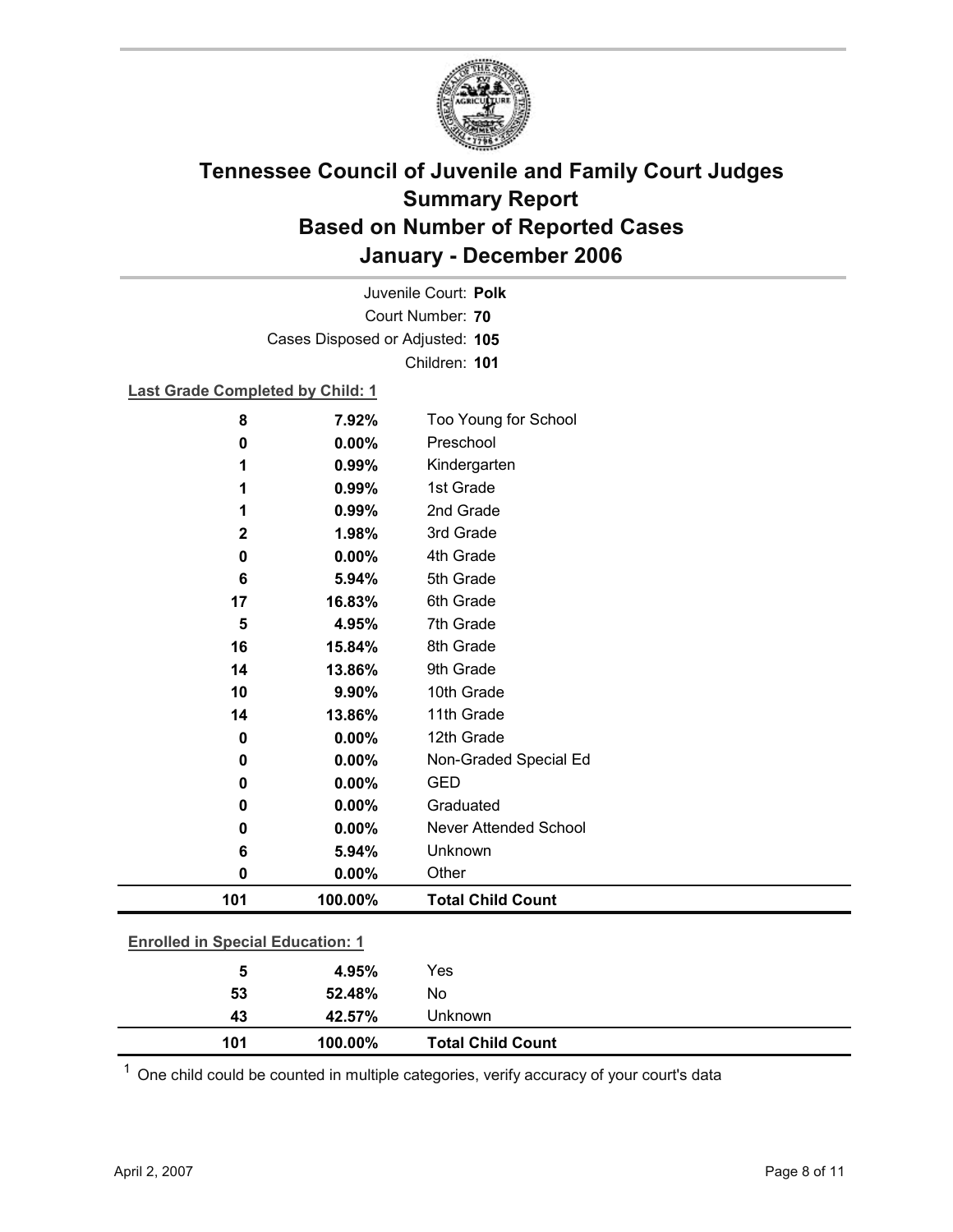

|                              |                                 | Juvenile Court: Polk      |  |
|------------------------------|---------------------------------|---------------------------|--|
|                              |                                 | Court Number: 70          |  |
|                              | Cases Disposed or Adjusted: 105 |                           |  |
|                              |                                 | Children: 101             |  |
| <b>Action Executed By: 1</b> |                                 |                           |  |
| 130                          | 100.00%                         | Judge                     |  |
| 0                            | $0.00\%$                        | Referee                   |  |
| 0                            | $0.00\%$                        | <b>YSO</b>                |  |
| 0                            | $0.00\%$                        | Other                     |  |
| 0                            | $0.00\%$                        | Unknown / Not Reported    |  |
| 130                          | 100.00%                         | <b>Total Action Count</b> |  |

### **Formal / Informal Actions: 1**

| $0.00\%$ | Unknown / Not Reported                         |
|----------|------------------------------------------------|
|          |                                                |
| $0.00\%$ | Other                                          |
| $0.00\%$ | Case Held Open                                 |
| $0.00\%$ | <b>Review Concluded</b>                        |
| 3.08%    | <b>Special Proceeding</b>                      |
| $0.00\%$ | Charges Cleared by Transfer to Adult Court     |
| $0.00\%$ | <b>Transfer to Adult Court Hearing</b>         |
| $0.00\%$ | <b>Pretrial Diversion</b>                      |
| $0.00\%$ | Informal Adjustment                            |
| $0.00\%$ | <b>Complaint Substantiated Mentally III</b>    |
| $0.00\%$ | <b>Complaint Substantiated Abused</b>          |
| 5.38%    | Complaint Substantiated Dependent / Neglected  |
| 30.77%   | <b>Complaint Substantiated Status Offender</b> |
| 47.69%   | <b>Complaint Substantiated Delinquent</b>      |
| $0.00\%$ | Retired / Nolle Prosequi                       |
| 13.08%   | Dismissed                                      |
|          |                                                |

 $1$  If different than number of Referral Reasons (130), verify accuracy of your court's data.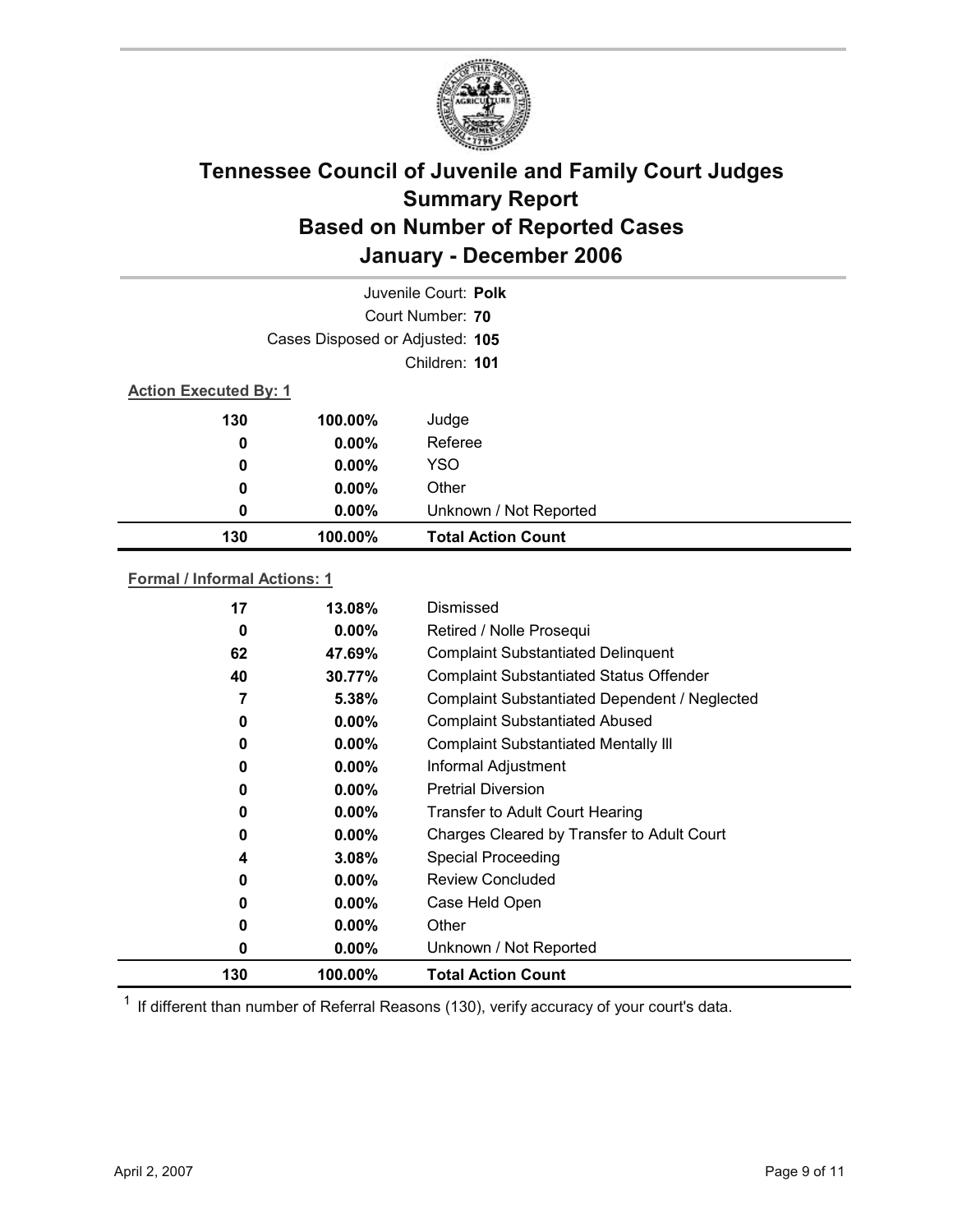

|                       |                                 | Juvenile Court: Polk                                  |
|-----------------------|---------------------------------|-------------------------------------------------------|
|                       |                                 | Court Number: 70                                      |
|                       | Cases Disposed or Adjusted: 105 |                                                       |
|                       |                                 | Children: 101                                         |
| <b>Case Outcomes:</b> |                                 | There can be multiple outcomes for one child or case. |
| 15                    | 5.26%                           | Case Dismissed                                        |
| 0                     | $0.00\%$                        | Case Retired or Nolle Prosequi                        |
| 0                     | $0.00\%$                        | Warned / Counseled                                    |
| 39                    | 13.68%                          | Held Open For Review                                  |
| 44                    | 15.44%                          | Supervision / Probation to Juvenile Court             |
| 0                     | $0.00\%$                        | <b>Probation to Parents</b>                           |
| 0                     | $0.00\%$                        | Referral to Another Entity for Supervision / Service  |
| 3                     | 1.05%                           | Referred for Mental Health Counseling                 |
| 0                     | $0.00\%$                        | Referred for Alcohol and Drug Counseling              |
| 0                     | $0.00\%$                        | Referred to Alternative School                        |
| 0                     | $0.00\%$                        | Referred to Private Child Agency                      |
| 0                     | $0.00\%$                        | Referred to Defensive Driving School                  |
| 0                     | $0.00\%$                        | Referred to Alcohol Safety School                     |
| 0                     | $0.00\%$                        | Referred to Juvenile Court Education-Based Program    |
| 1                     | 0.35%                           | Driver's License Held Informally                      |
| 0                     | $0.00\%$                        | <b>Voluntary Placement with DMHMR</b>                 |
| 0                     | $0.00\%$                        | <b>Private Mental Health Placement</b>                |
| 0                     | $0.00\%$                        | <b>Private MR Placement</b>                           |
| 0                     | $0.00\%$                        | Placement with City/County Agency/Facility            |
| 0                     | $0.00\%$                        | Placement with Relative / Other Individual            |
| 38                    | 13.33%                          | Fine                                                  |
| 1                     | 0.35%                           | <b>Public Service</b>                                 |
| 19                    | 6.67%                           | Restitution                                           |
| 0                     | $0.00\%$                        | Runaway Returned                                      |
| 10                    | 3.51%                           | No Contact Order                                      |
| 1                     | 0.35%                           | Injunction Other than No Contact Order                |
| 0                     | $0.00\%$                        | <b>House Arrest</b>                                   |
| 10                    | 3.51%                           | <b>Court Defined Curfew</b>                           |
| 0                     | $0.00\%$                        | Dismissed from Informal Adjustment                    |
| 0                     | $0.00\%$                        | <b>Dismissed from Pretrial Diversion</b>              |
| 0                     | $0.00\%$                        | Released from Probation                               |
| 0                     | $0.00\%$                        | <b>Transferred to Adult Court</b>                     |
| 0                     | $0.00\%$                        | <b>DMHMR Involuntary Commitment</b>                   |